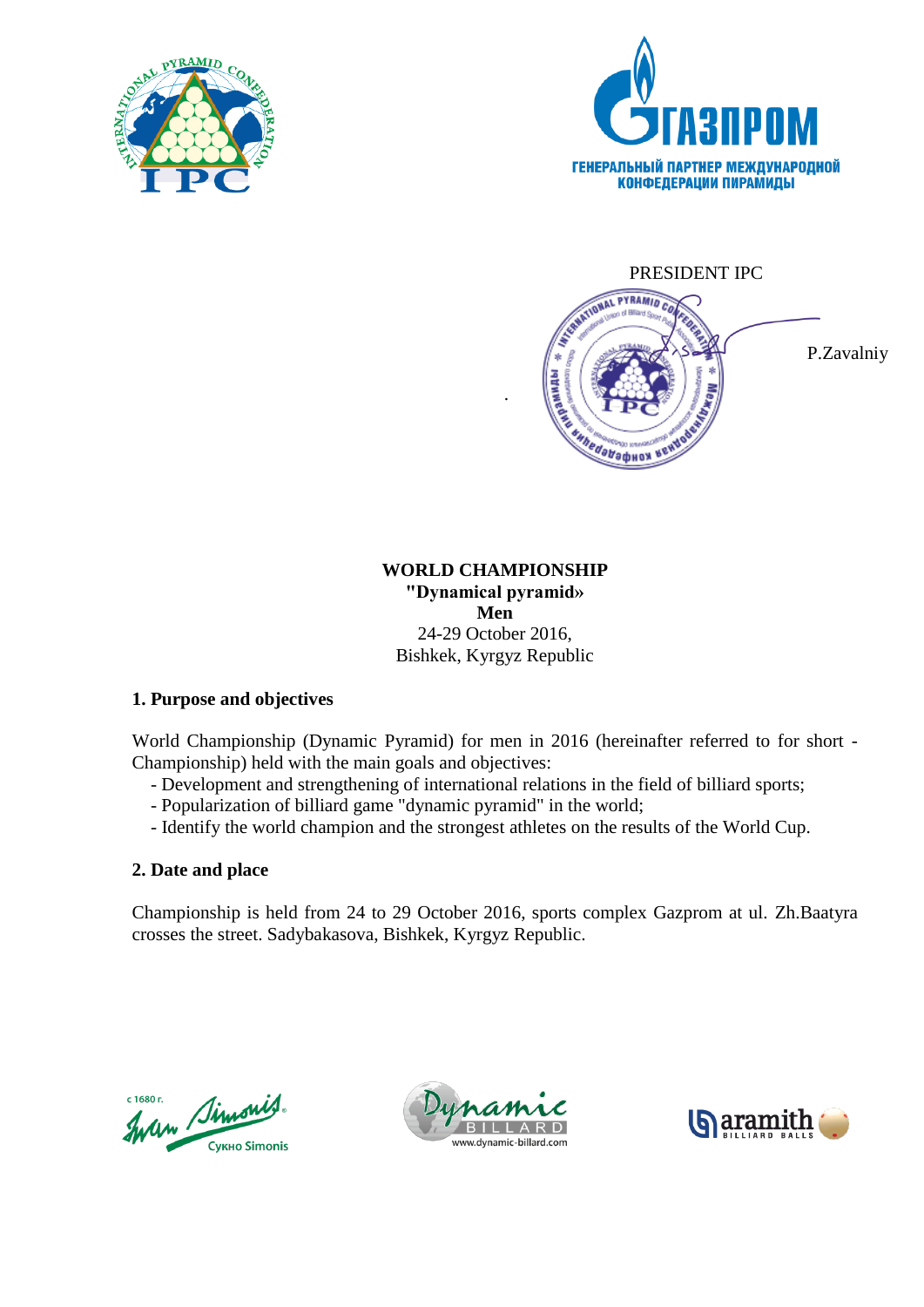| Day of arrival                   | 24.10.2016г.    |             |
|----------------------------------|-----------------|-------------|
| Registration of participants     | 24.10.2016г.    | 16:00-20:00 |
| The draw                         | 24.10.2016г.    | 20:30       |
| Official opening                 | 25.10.2016г.    | 11:00       |
| Beginning of the<br>championship | 25.10.2016г.    | $11:30-$    |
| Continued championship           | 25.10.2016r.    | $13:00-$    |
|                                  | 25.10.2016г.    | $13:00-$    |
| Final                            | 29.10.2016г.    | 14:00       |
| Check-out Day                    | $30.10.2016$ F. |             |

### **3. The management and organization of the Championship**

The Сhampionship is held by the International Pyramid Confederation (IPC) under the auspices of the World Confederation of Billiard Sports, with the assistance of the Asian Committee of the pyramid (AzKP).

The general management of the organization is carried out International Pyramid Confederation, the Pyramid of the Asian Committee, State Agency for Physical Culture and Sports under the Government of the Kyrgyz Republic.

The direct management of the competition rests with the Federation of billiard sports of the Kyrgyz Republic - the Organizer.

Chief Justice Championship Kokunin Alexander, international category judge (Russia).

### **4. Participants of the Championship and applications**

To participate in the Championship the sportsmen included in the nominal application of the national federation of billiard sports, a member of the IPC.

| Country        | Quota |
|----------------|-------|
| Russia         | 3     |
| Ukraine        | 3     |
| <b>Belarus</b> | 3     |
| Kazakhstan     | 3     |
| Azerbaijan     | 3     |
| Moldova        | 3     |
| Kyrgyzstan     | 5     |
| Latvia         | 3     |
| Lithuania      | 3     |
| Turkmenistan   | 3     |
| Estonia        | 3     |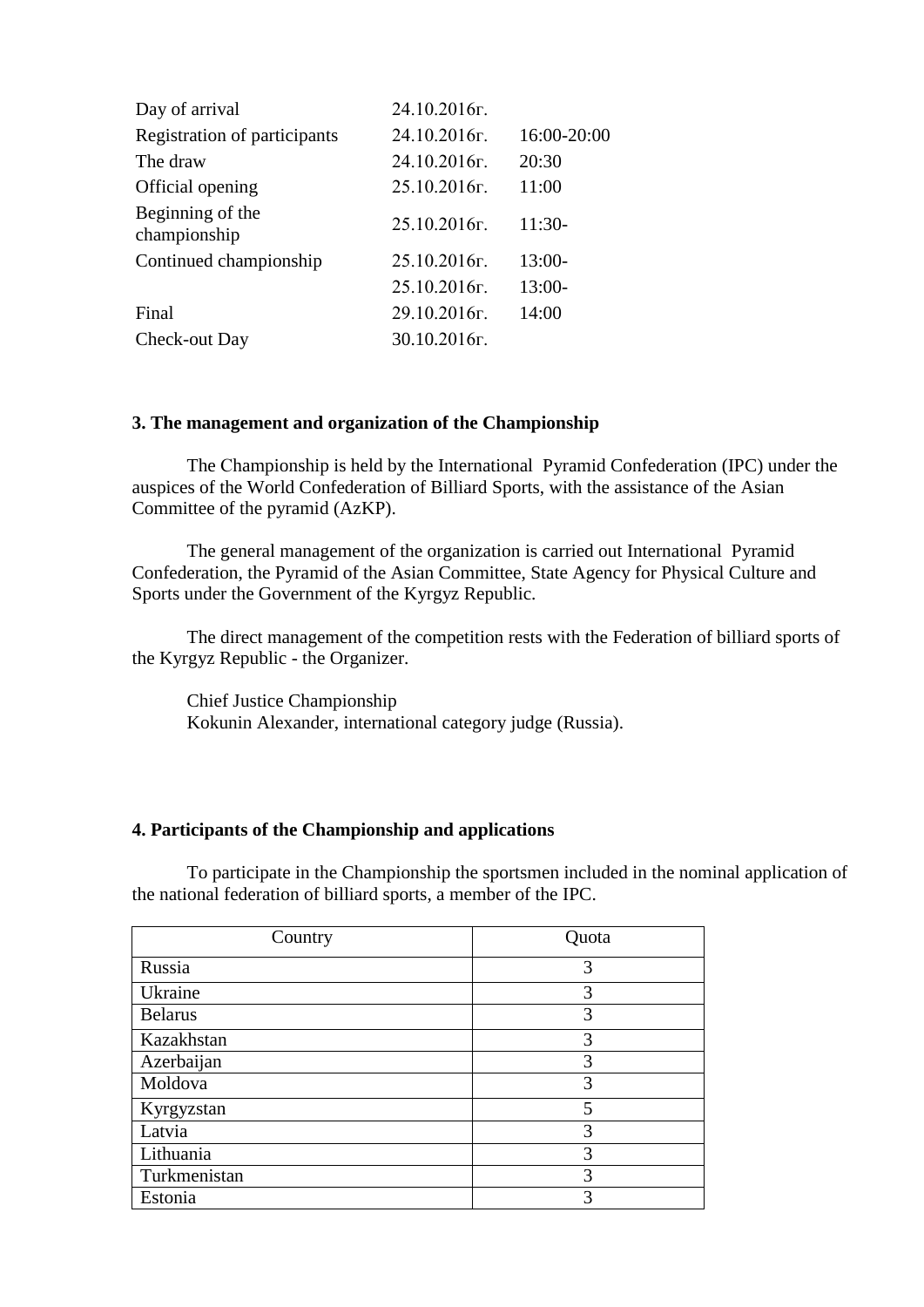| Armenia                      |  |
|------------------------------|--|
| Uzbekistan                   |  |
| Tajikistan                   |  |
| Georgia                      |  |
| Countries all over the world |  |
| Champion of "Longoni CUP"    |  |
| World champion 2015          |  |

The decision on the additional quotas, in the case did not come, the Organizing Committee in consultation with the IPC. Official applications from national federations of countries - participants are sent to the October 15, 2016.

#### **5. Accommodation of participants and accommodation**

For accommodation of players and members are invited to: Hotels "Ak-Keme" Prospect Mira, 93, www.akkemehotel.com

 the cost of a single room + breakfast USD 70 Double room + breakfast USD 120

 For the participants of the meeting of the Championship and the Championship participants' travel from the hotel to the venue of the competition organized by the transport.

#### **6. Attire participants**

For participants of the Championship is set dress code: black shoes, dark trousers, solid shirt, solid color vest, bow tie. Participants are not in the prescribed form of clothes for the competition are not allowed.

#### **7. Conditions and procedure for the Championship**

Competitions are held according to the rules of the game in the IPC "Dynamic Pyramid." It is envisaged taking into account the dispersion of the players command accessories.

The procedure for opening and closing ceremonies, as well as specific conditions determined by the organizer of the competition, together with the chief judge.

The Ground Jury, depending on the number of registered participants has the right to make changes in circuit competitions.

Information support of the World Cup carried broadcasters Kyrgyz Republic, prints. The procedure and the amount of information shall be agreed with the Organizer.

All issues related to the changes and additions of conditions and procedures for the Championship and not included in this provision are solved the Organizer together with the Ground Jury.